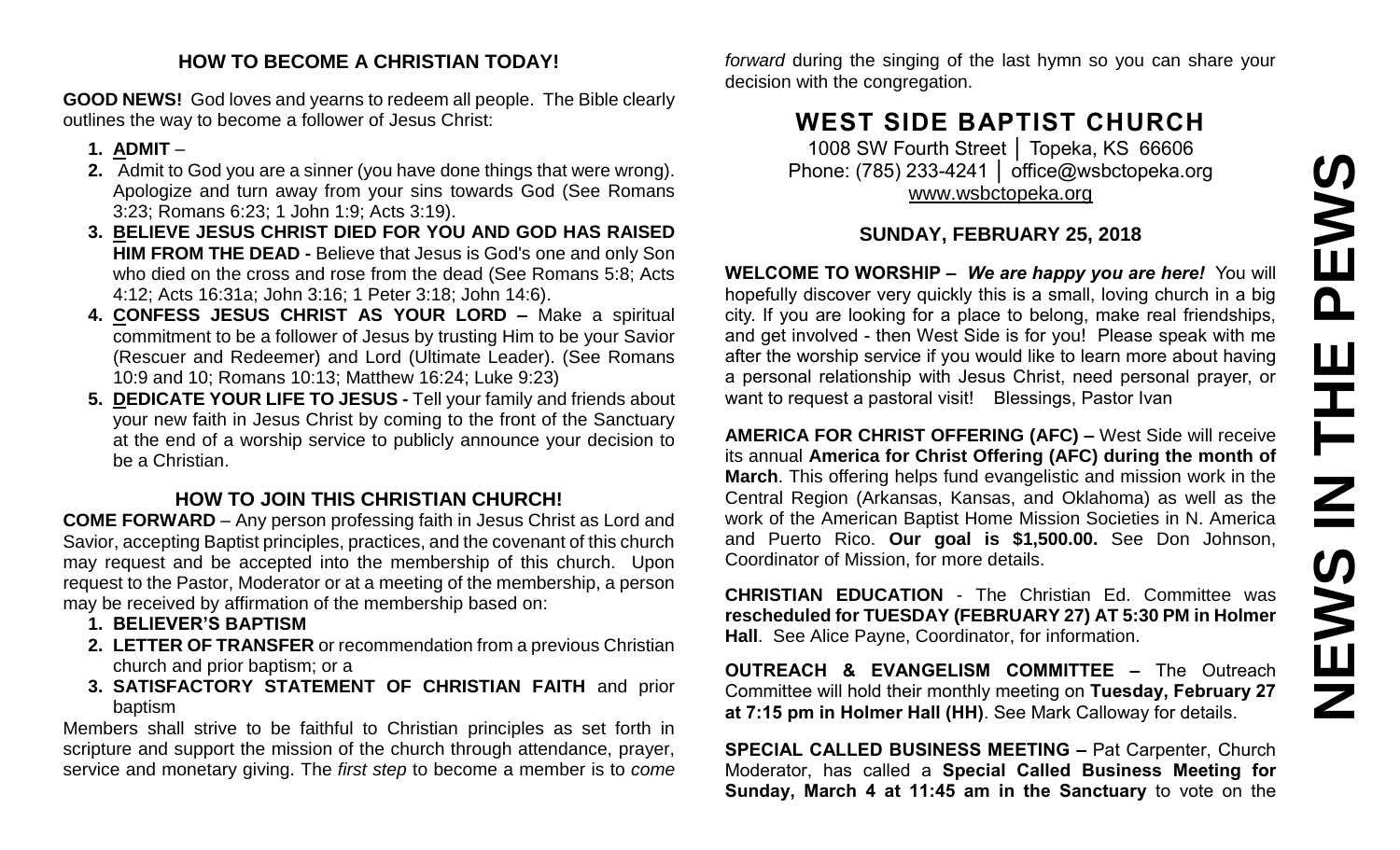purchase and installation of a new 4'x10' aluminum, vandal resistant parking lot sign. See Mark Calloway or the bulletin board for picture and pricing.



**BREAKFAST ON SUNDAYS** – Sign-up if you plan to attend the free breakfasts on Sunday mornings in the Fellowship Hall starting at 8:30 am. All ages are welcome to eat for free.

**BIBLE STUDY –** Come for the free one-hour small group study of the biblical book **"ACTS OF THE APOSTLES" on Wednesdays at 10:30 am in Holmer Hall**. The Bible study is taught start-to-finish ("lectio continua"), no previous experience necessary. Bible studies are free and open to the public.

**CONTEMPORARY WORSHIP SERVICE – Contemporary Worship Service Tonight at 4:00 pm.** The Worship Team will lead us in singing contemporary Christian worship songs, and Pastor will share a Bible lesson from the *morning Epistle reading*. Come in comfortable, casual clothes.

### **FINANCIAL PEACE UNIVERSITY –** Take

Control of Your Money. Get out of debt. Plan for retirement. Financial Peace University is a nine week, easy-to-follow



program to help you learn how to get out of debt, create a budget, make wise spending decisions, save for the future, and so much more! Join **Financial Peace University on Mondays at 6:30 pm in Holmer Hall. Register in the Church Office or on-line at https://www.daveramsey.com.** See Pastor for details

**FRUIT & VEGETABLE FOOD PANTRY –** Free bread, fruits, and vegetables on **Wednesdays from 4:00 pm to 6:00 pm** or while supplies last at West Side Baptist Church, 1008 SW 4th St., Topeka. **Program eligibility:**  Households in Topeka area (zip code 66601-66619). **ID required:** a piece of US Mail with client's name and current address for identification. One household per address. Client must be present. All food is available no cost.

**MUSIC COMMITTEE –** The Music Committee (Choir Director, Organist, and Pastor) has its weekly meeting to select hymns, songs, and spirituals for worship services on **Tuesdays at 9:00 am in Holmer Hall.** All are welcome!.

# **WEEKLY CALENDAR**

#### **SUNDAY, FEBRUARY 25**

| $8:30$ am         | Breakfast (FH)                   |
|-------------------|----------------------------------|
| $9:15$ am         | <b>Sunday School</b>             |
| $10:30$ am        | Worship Service (S)              |
| $4:00 \text{ pm}$ | Contemporary Worship Service (S) |

#### **MONDAY, FEBRUARY 26**

| 9:00 - 11:00 am Baby Closet Ministry            |
|-------------------------------------------------|
| $6:00 - 9:00$ pm Capital City Men's Chorus (FH) |
| 6:30 – 8:00 pm Financial Peace University (HH)  |

#### **TUESDAY, FEBRUARY 27**

| $9:00$ am | Music Committee (HH)                    |
|-----------|-----------------------------------------|
| 5:30 pm   | <b>Christian Education Meeting (HH)</b> |
| $7:15$ pm | Outreach & Evangelism Committee (HH)    |

#### **WEDNESDAY, FEBRUARY 28**

| $10:30$ am       | Bible Study (HH)                    |
|------------------|-------------------------------------|
| $4:00 - 6:00$ pm | Fruit & Vegetable Food Pantry (FH)  |
| $4:30 - 7:00$ pm | <b>Baby Closet Ministry</b>         |
| $4:30$ pm        | Open Gym Time                       |
| 5:30 pm          | Supper (FH)                         |
| $6:00 - 7:00$ pm | WWW Kids Bible Club and Adult Study |
| $7:00$ pm        | Choir Rehearsal (S)                 |
|                  |                                     |

#### **THURSDAY, MARCH 1**

1:00 – 3:00 pm Baby Closet

**FRIDAY, MARCH 2 WORLD DAY OF PRAYER**

#### **SATURDAY, MARCH 3**

1:00 pm Worship Team Rehearsal (S)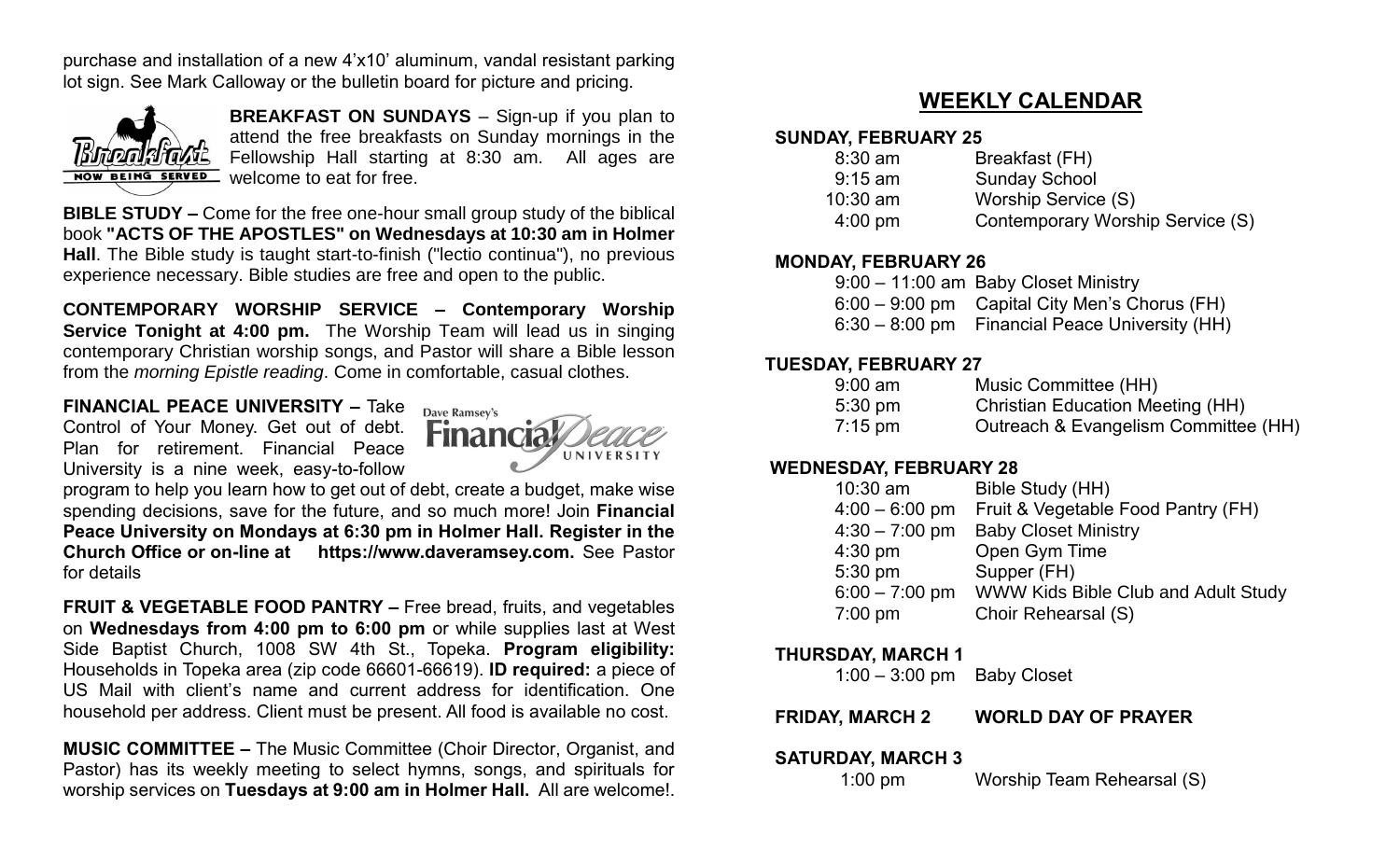# **IN OUR THOUGHTS AND PRAYERS**

Joe Abby – Praise God for miraculous healing (Pat Abby's husband)

Mark Arnold – Healing for health concerns

Mark Calloway – Healing for health concerns

Harry and Pat Carpenter – Healing for health concerns

Esther Carrier – Healing for health concerns

Lonna and Shelby Hersh – Healing for health concerns

Hilda Lundgren – Healing for health concerns – wound care

Nancy May – Healing for health concerns

Marie Merrifield – Healing for health concerns – wound care

Rogene Moody – Healing for health concerns – wound care

- Don Morris Healing for health concerns
- Janet Nyfeler Healing for health concerns sinus
- Ken Paslay Healing for health concerns
- Sonny Payne Healing for health concerns (Clarence Payne's brother) Becky Poe – Healing for health concerns
- Bob Roesler Interim Minister at FBC of Topeka, starting Feb. 1, 2018 Jill Roesler – Healing for health concerns

Keith Springer – Healing for health concerns (Marianne Spano's brother) Lola Zab – Healing for health concerns (Marianne Spano's sister)

## **HOMEBOUND:**

\*June Cunningham – Healing for health concerns (Brewster Place)

\*Gerald Haney – Healing for health concerns

- \*Russ Hunter Healing for health concerns
- \*Mary Lou Johnson Healing for health concerns
- \*Alice Kieffer Healing for health concerns
- \*Karen Kirby Healing for health concerns
- \*Reginald Kirby Healing for health concerns
- \*Etta Landis Healing for health concerns (Legend at Capital Ridge)
- \*Madeleine Martinson Healing for health concerns (Fleming Place)
- \*Mae Martin Healing for health concerns (Plaza West Care Center)
- \*Juanita Plankinton Healing for health concerns
- \*Hazel Smith-Tindall Healing for health concerns

**RIDE TO CHURCH** - If you need transportation to/from a worship service, Wednesday nights, or another church-related activity, please **call the Church Office at (785) 233-4241 during Office hours (Tuesday thru Friday, 8:00 a.m. to 4:30 p.m.)**. Volunteers are needed to ride along with our driver to transport children on Wednesdays and Sundays. Contact Mark Calloway if you would like to volunteer.

# **MISSIONARIES VISITING** – Join us for these amazing opportunities:

- **Brian and Lynette Smith,** ABCUSA Missionaries preparing to serve in Haiti will be visiting the Greuters on **Friday, March 16 at 6:00 pm**. Please speak with Pastor if you would like to meet this young couple and their two boys. You can find more information about the Smith family and their ministry at:<https://www.internationalministries.org/author/bl-smith>
- **Revs. Keith and Debbie Myers**, ABCUSA Missionaries serving in Central Mexico, will be visiting WSBC on **Sunday, March 25 at 4:00 pm**. They will share about their work with the Council of Rural Indigenous Evangelicals of Mexico. You can find more information about the Myers and their ministry at: [www.internationalministries.org/author/dk-myers.](http://www.internationalministries.org/author/dk-myers)
- **Rev. Emerson and Ivy Wu,** ABCUSA Missionaries serving in China and Hong Kong, will be visiting WSBC on **Sunday, April 29 at 4:00 pm**. They will share about their work with Global Chinese Training Ministry. Please pray for the Wu family. You can find more information about the Wu family and their work in China at: [www.internationalministries.org/author/ei-wu.](http://www.internationalministries.org/author/ei-wu)

### **WORLD MISSION CONFERENCE** – Plan

now to attend the **World Mission Conference this next summer (Wednesday, July 4 thru Saturday, 7, 2018) at the American Baptist Assembly in Green Lake, Wisconsin sponsored by** 



**our ABCUSA International Ministries (IM)**. Discover how International Ministries global servants and partners make disciples for Jesus Christ through ministries of health and wellness, economic and community development and the abolition of human trafficking. Celebrate the 4th of July as you interact with global servants and international leaders from dozens of nations, participate in global worship and conversation and explore ways to be more involved in global mission. Registration deadline: June 1.